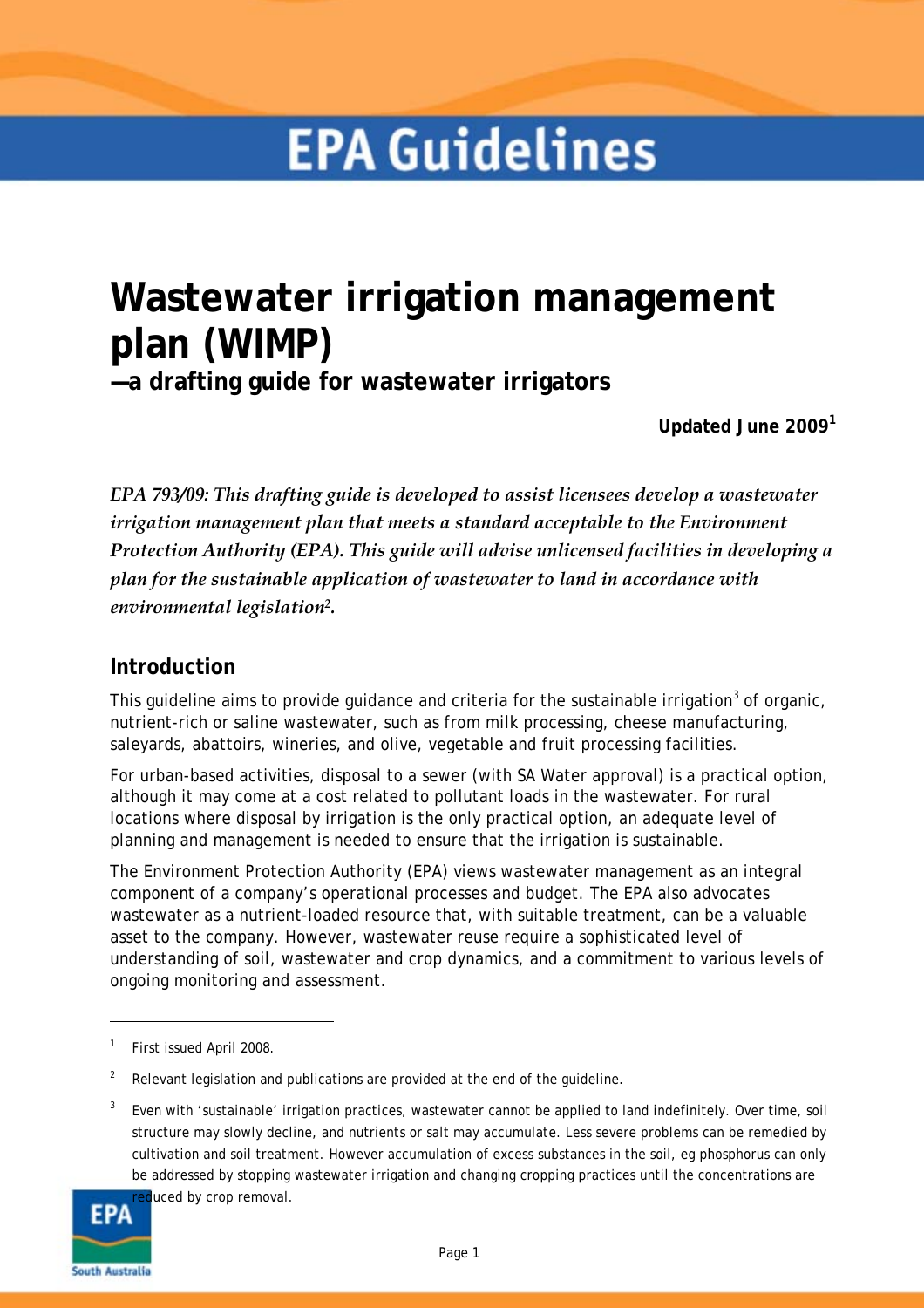A wastewater irrigation management plan (WIMP) should be considered as a necessary environment management tool for a company to:

- demonstrate that all reasonable and practicable steps have been taken to meet the environmental duty of care, and
- maximise cash returns from the wastewater-irrigated crop while minimising the impacts on the receiving environment.

# **Objectives of the WIMP**

Developing and implementing a WIMP will help to:

- minimise the risk of polluting surface and groundwater resources by preventing wastewater runoff or excessive infiltration
- minimise soil degradation and damage to crops by using sustainable irrigation application rates, based on soil limitations (as per soil survey) and crop requirements
- prevent environmental nuisance by identifying wastewater pre-treatment requirements and employing suitable separation distances for irrigation
- prevent public and animal health impacts by using appropriate irrigation equipment, and implementing training and awareness programs for staff
- maximise organic carbon, nutrient and salt removal by selecting suitable land, viable and tolerant crops and suitable cropping practices.

# **Legislation**

The principal legislation that addresses pollution in South Australia is the *Environment Protection Act 1993* (the EP Act). In particular, section 25 of the Act imposes a general environmental duty on anyone who undertakes an activity that pollutes, or has the potential to pollute, to take all reasonable and practicable measures to prevent or minimise environmental harm. An offence may occur if poor wastewater irrigation practices lead to migration of chemical substances, nutrients or salts to soil, groundwater or surface waters (eg rivers, streams, wetlands, estuaries, coastal habitats). In addition, odour generation from wastewater irrigation may constitute environmental nuisance under section 82 of the Act.

The *Environment Protection (Water Quality) Policy 2003* (WQ Policy) provides water quality criteria for receiving waters in South Australia into which discharge is released. It is unlikely that these criteria would be met even after extensive treatment of wastewater, and under the WQ Policy it is an offence to discharge certain pollutants (listed in Part 1 of Schedule 4) onto land where it may enter waters. Therefore, to prevent an offence against the WQ Policy, wastewater irrigation **must** only be applied within the limits set by antecedent soil moisture levels, soil infiltration rates and likely rainfall conditions. Division 2 of the WQ Policy also imposes an obligation on particular industries to incorporate a wastewater management system. The development of a WIMP is a necessary component of the wastewater management system for any facility that irrigates wastewater on site. Only by doing all this will wastewater irrigation practices comply with the WQ Policy for discharges to surface water and groundwater.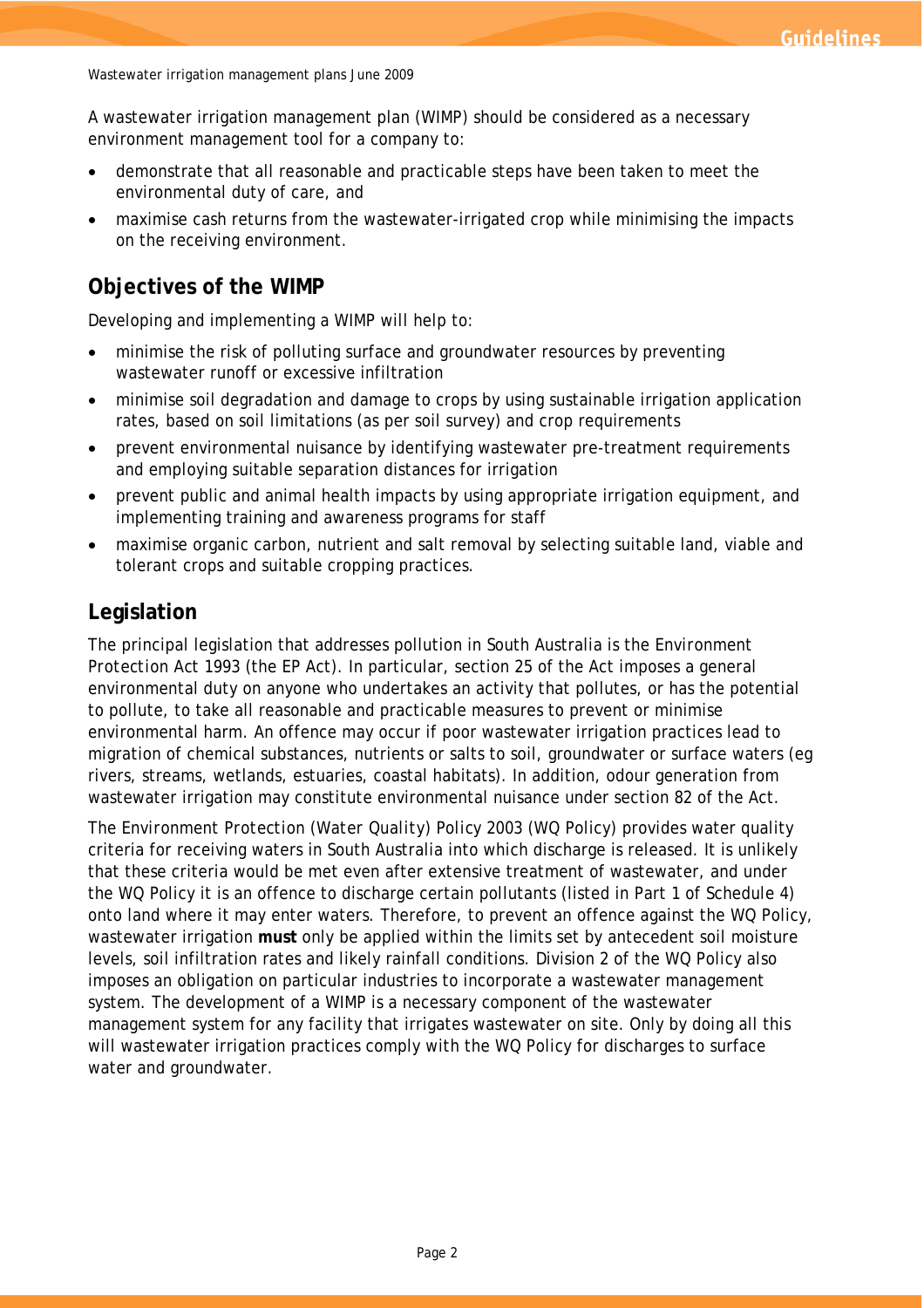# **When is the WIMP required?**

The EPA licenses some of the activities already described, and licence conditions can require that a WIMP be developed for wastewater irrigation. The WIMP may be a stand-alone document, or part of a holistic environmental management plan or environmental performance agreement.

Companies and individuals who are not licensed by the EPA may develop a WIMP to minimise their impact on the environment and to comply with the general environmental duty (Section 25) of the Act and provisions of the WQ Policy.

# **Risk assessment and preliminary investigations**

A risk assessment<sup>[4](#page-2-0)</sup> based on the soils, site constraints, wastewater characteristics and potential health impacts will guide the level of planning and management required. The National Water Quality Management Strategy (NWQMS) *Australian Guidelines for Water Recycling: Managing Health and Environmental Risks (Phase 1)* [2008] outlines a risk-based framework for management of recycled water quality and use. It can be accessed at [<www.ephc.gov.au/sites/default/files/WQ\\_AGWR\\_GL\\_\\_Managing\\_Health\\_Environmental\\_Risk](http://www.ephc.gov.au/sites/default/files/WQ_AGWR_GL__Managing_Health_Environmental_Risks_Phase1_Final_200611.pdf) [s\\_Phase1\\_Final\\_200611.pdf>](http://www.ephc.gov.au/sites/default/files/WQ_AGWR_GL__Managing_Health_Environmental_Risks_Phase1_Final_200611.pdf).

The NWQMS Guidelines focus on two specific situations—water recycled from centralised sewage treatment plants and from greywater. However, the framework could also be applied to industrial wastewater generated by activities described above. The NWQMS Guidelines is available on [<www.ephc.gov.au/taxonomy/term/39>.](http://www.ephc.gov.au/taxonomy/term/39)

The Department of Health (DH) also requires users of recycled water from municipal wastewater treatment plants and/or community wastewater management systems(CWMS) for high exposure applications such as unrestricted irrigation to develop a recycled water risk management Plan (RMP).

A factsheet, *Recycled water systems: information guide for applicants* (2009) is available on <[www.health.sa.gov.au/pehs/PDF-files/0903-Recycled-Water-Application-Guide.pdf](http://www.health.sa.gov.au/pehs/PDF-files/0903-Recycled-Water-Application-Guide.pdf)>. This document provides guidance on the development of an RMP utilising the 12 elements of the recycled water quality management framework provided in the NWQMS Guidelines. Hence, the factsheet could also be used by industries when undertaking the risk assessment.

Development of a detailed WIMP may require specialist input particularly in the case of difficult soils or sites, or excessive nutrients and/or salts concentrations in wastewater. See later section for guidance on persons capable of providing assistance for initial guidance.

In addition, depending where your facility is in the state you are located, special rules may be applied through local Water Allocation Plans (WAPs). These may affect how or where irrigation of wastewater can take place, eg:

• in the Clare Valley, some restrictions may apply in catchments with rising saline water table issues

<span id="page-2-0"></span><sup>4</sup> Information on risk analysis and management can be obtained from the Australian Standard *AS 4360:2004 Risk Management*. The EPA has also developed a risk matrix for prioritising risks. This matrix is available on [<www.epa.sa.gov.au/pdfs/poster.pdf>.](http://www.epa.sa.gov.au/pdfs/poster.pdf)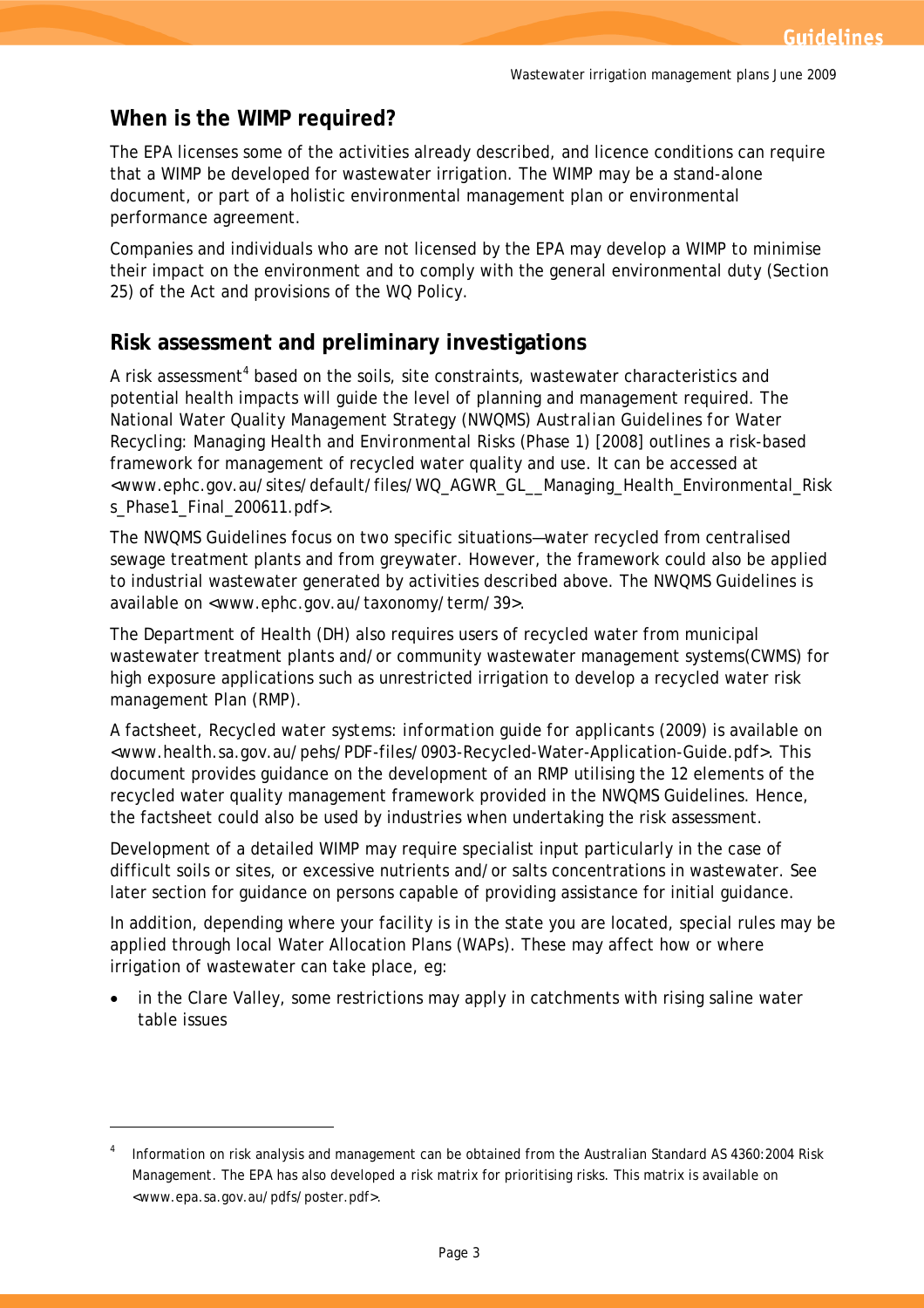• River Murray and other areas may already have irrigation drainage management plans (IDMPs), developed for water licensing authorities, that detail soil limitations for irrigation. These can also be used as a basis for assessing risk with a limited, additional examination of soil fertility and wastewater quality.

Details of the local WAPs may be sourced from Department of Water, Land and Biodiversity Conservation [<www.dwlbc.sa.gov.au/water/allocation\\_plans/index.html>.](http://www.dwlbc.sa.gov.au/water/allocation_plans/index.html)

# **Factors to consider**

The following factors should be taken into account during risk assessment and when determining the best option to manage the risk:

- type and scale of the activity
- quality of wastewater to be used for irrigation, and variability in wastewater flow
- over-winter storage and requirements for flow equalisation, and the mixing of various strength wastewaters prior to treatment/disposal
- sensitivity of the site, eg location within a floodplain or water protection area, proximity to watercourses, depth to groundwater and seasonal water tables
- site topography and climatic conditions
- available land area for irrigation, adjoining land uses and buffer distances
- nature and properties of the soil
- available capital.

#### **Preliminary soil investigations**

**All** irrigators of treated or untreated wastewater are required to undertake some investigation of the proposed site to establish basic soil physical and chemical properties to enable risk assessment.

For larger volumes, highly concentrated wastewaters, more difficult sites, and areas that are more sensitive (eg shallow groundwater or close proximity to surface water), it is recommended that a detailed soil investigation is undertaken on existing and proposed new sites to establish homogeneity and probable sampling intensity, as set out in the *Australian Soil and Land Survey Handbook* (1988).

Sampling intensity is dependent on the uniformity of soils across the intended irrigation areas, eg:

- 75 x 75 metre grid spacing (cored or excavated to 2−3 metres) in drainage hazard sites
- 100 x 100 metre grid cored or test pits on moderately uniform sites
- a more open pattern where good soil homogeneity is evident.

#### *Soil physical properties*

The key physical properties that should be identified in initial soil investigations include:

- texture/structure
- topsoil depth
- depth to drainage or root impeding layers
- infiltration rates
- soil−water holding capacities [readily available water (RAW) values].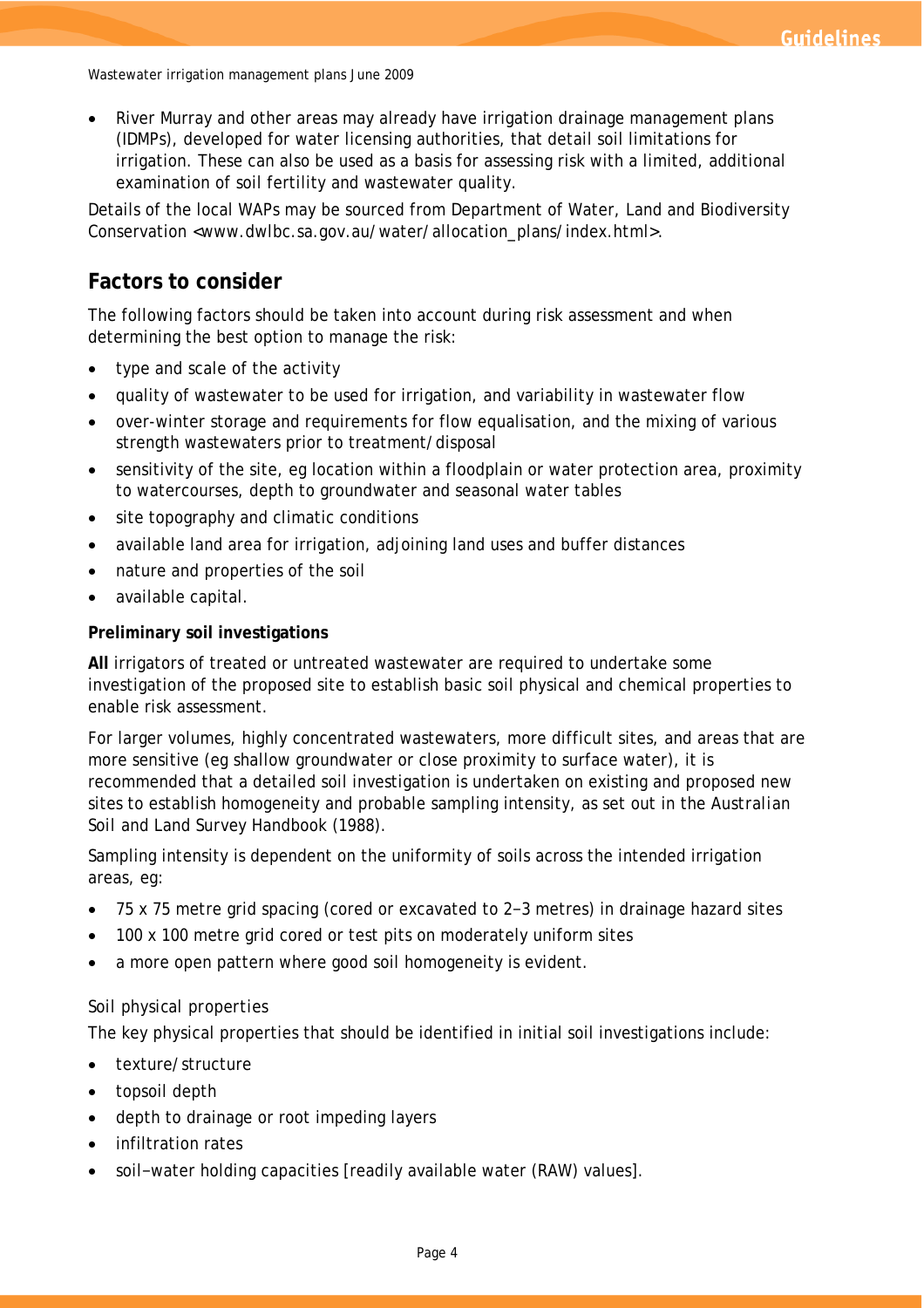#### *Soil chemistry*

The accuracy of soil analytical data relies highly on the sampling methods and techniques employed, hence:

- soil sampling should be undertaken only by qualified professionals or suitably trained persons
- soil sampling should take into account relevant schedules of the *National Environment Protection (Assessment of Site Contamination) Measure 1999* to suit specific situations (eg Schedule B(2)—Guideline on Data Collection, Sample Design and Reporting)
- samples should be obtained from depths that correspond to horizontal stratigraphy to take into account the physical variations within the soil profile
- analysis of samples should be undertaken by a laboratory accredited by the National Association of Testing Authorities (NATA) [<www.nata.asn.au>](http://www.nata.asn.au/) or with an acceptable quality management and assurance program, such as certification from the Australasian Soil and Plant Analysis Council (ASPAC) <www.aspac-australasia.com>.
- In addition**,** specific site history and conditions, the nature of wastewater to be applied and crop requirements, should be considered when determining the soil chemical parameters to be analysed in each location.

#### **Preliminary site characterisation**

The following information is essential to allow risk assessment:

- the slope and topography of the irrigation area (normally best presented using 1:10,000 topographic or orthographic map)
- soil homogeneity to determine appropriate sampling intensity
- history of waste storage or wastewater disposal on the irrigation site
- the depth to groundwater and seasonal or permanent water tables
- areas of drainage hazard or other impediments to irrigation, and where present, any contour banking or downslope dams
- separation distances from sensitive areas (eg watercourses, groundwater supply bores and dams, public access roads, neighbouring houses)
- **Appendix 1** provides indicative site limitation levels that will be useful in the selection of suitable wastewater irrigation sites.

#### **Preliminary wastewater characterisation**

**All** irrigators of treated or untreated wastewater are required to identify the wastewater characteristics to enable risk assessment to be made. **Appendix 2** provides general wastewater characteristics from differing sources. However, it should be noted that the nature of wastewater varies with the activities and processes used, and individual site conditions and practices.

The range of analytes listed in this table should be considered, although not all may be relevant for a particular site. Any other substances used in the facility (eg pesticides, cleaning and sanitation agents, product additives) that could affect soil, watercourses or living organisms should be included in the suite of analytes.

The following points should also be considered:

wastewater should be sampled to comply with the Australian and New Zealand Standards (AS/NZS 5667:1998) and *EPA Guidelines: Regulatory monitoring and testing―water and wastewater sampling* (2007)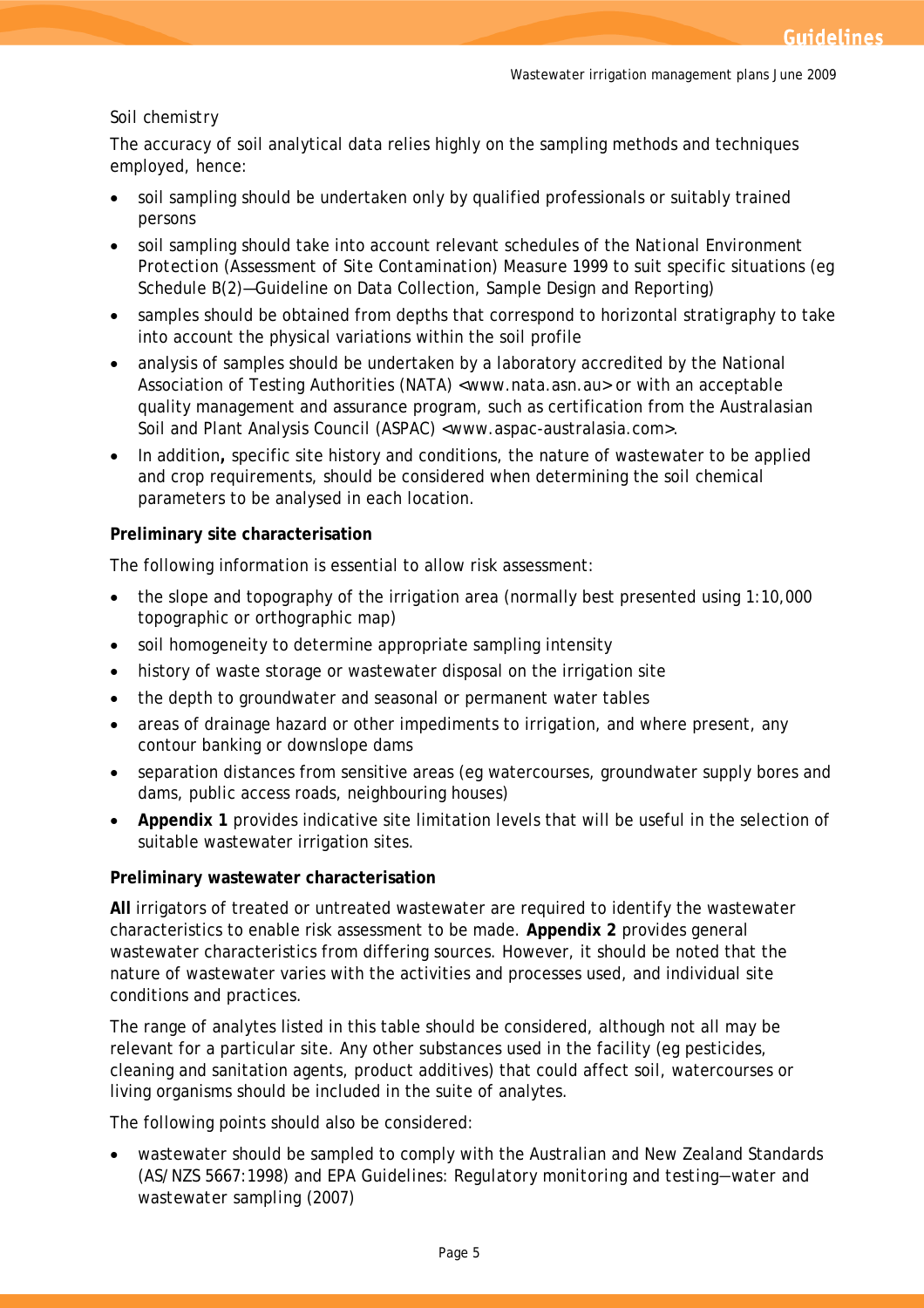• samples should be analysed by a NATA accredited laboratory using accredited procedures to ensure the integrity of the data. The NATA website [<www.nata.asn.au>](http://www.nata.asn.au/) contains a list of suitable accredited laboratories for wastewater analyses.

Schedule 2 of the WQ Policy provides water/wastewater criteria for irrigation purposes with respect to heavy metals and trace ions.

#### **Potential health impacts**

Proponents of integrated recycling schemes (eg combined domestic and industrial wastewater) will need to seek approval from DH. Similarly, wastewater from abattoirs and animal husbandry-type activities could result in the spread of pathogens and parasitic organisms. The recycling of treated wastewater from these activities will also need consultation with DH and Primary Industries and Resources SA (PIRSA) to address potential impacts to human and animal health.

## **Persons capable of providing assistance**

The EPA recommends that only qualified and experienced consultants provide advice on wastewater pre-treatment and disposal by irrigation. These consultants are likely to be members of professional organisations such as the Australian Society of Soil Science Inc [<www.asssi.asn.au>](http://www.asssi.asn.au/), the Australian Institute of Horticulture <www.aih.org.au>, the Australian Institute of Agricultural Science and Technology [<www.aiast.com.au>](http://www.aiast.asn.au/) or other scientific organisations or institutions.

Government organisations (such as PIRSA, CSIRO and SARDI) can provide background information and may also provide fee-for-service consultancies. A large number of local and interstate engineering and agricultural consulting firms can also provide further specialist advice and assistance.

The chosen consultant should be able to provide advice on soil surveys and interpretation, wastewater sampling, improvements to treatment systems, sustainable nutrient and salt loadings, crop management, irrigation scheduling and suitable irrigation and soil monitoring equipment and services, or work in partnership with qualified consultants in these areas.

# **Available models and information**

WASTLOAD, a spreadsheet model for calculating the sustainable spreading rates of solid and liquid wastes has been developed by PIRSA to assist managers, consultants, planners and farmers. This is available from either [<pirsa.on.net/resources/BookShop>](https://pirsa.on.net/resources/BookShop) or local PIRSA/Rural Solutions SA offices.

The *Manual for spreading nutrient–rich wastes on agricultural land* (2003), which accompanies this model, provides information and guidance on:

- the general principles of spreading wastes
- characteristics of wastes from various industries including piggeries, cattle feedlots, dairy sheds, wineries, olive processing and others
- allowable biochemical oxygen demand (BOD) application rates relative to soil types
- sodicity classes for irrigation waters
- land application methods
- potential health risks of land application.

Other similar models, eg MEDLI (Model for Effluent Disposal Using Land Irrigation), are also available for determining sustainable application rates.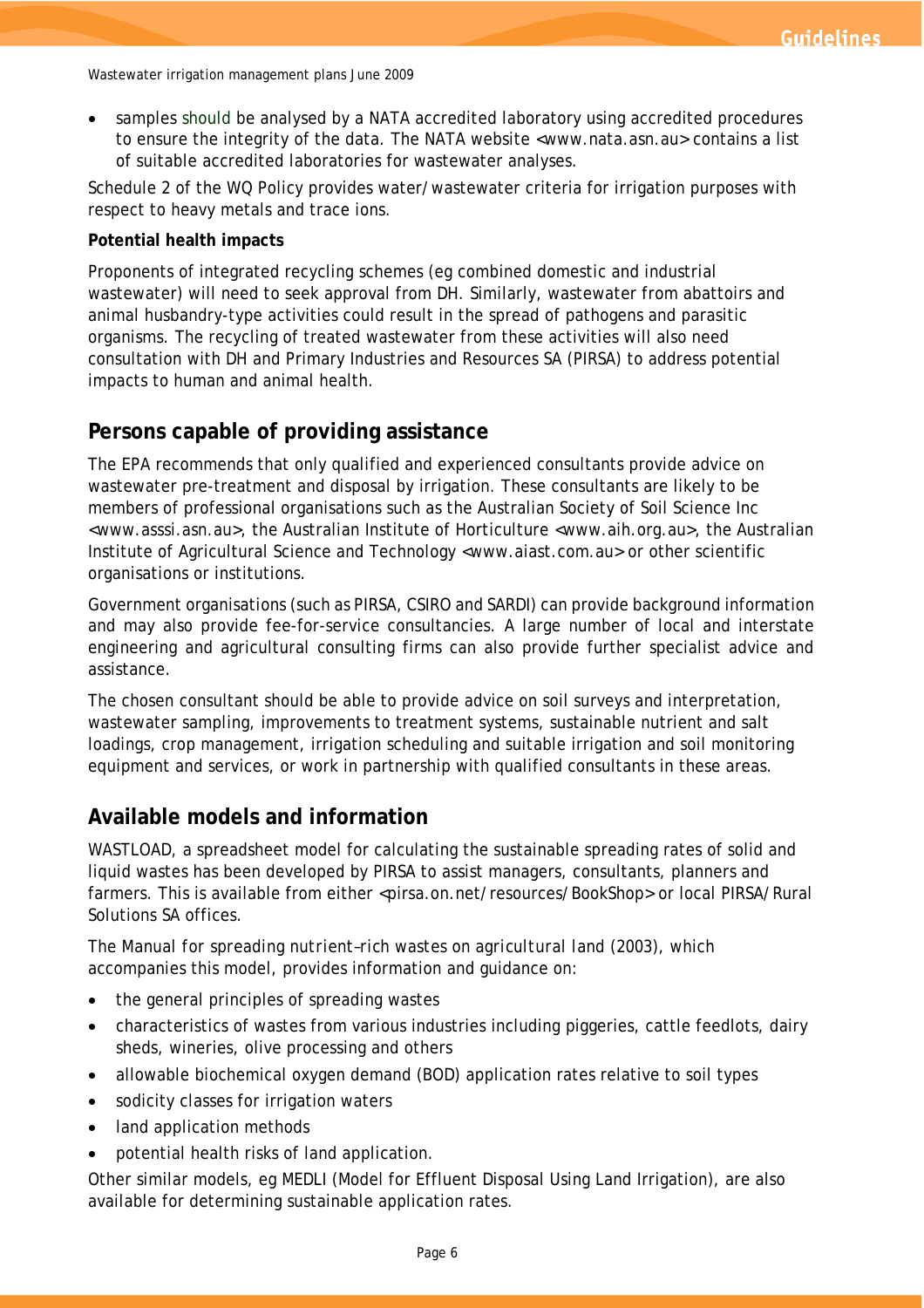For wineries, the *Winery Wastewater Handbook: Production, Impacts and Management* (2001) provides some useful information.

Rural Solutions SA have also published guidelines for dairies in many areas of the state, available from the dairy industry website [<www.dairyindustrysa.com.au/technical\\_info\\_for\\_farmers/effluent\\_management>.](http://www.dairyindustrysa.com.au/technical_info_for_farmers/effluent_management)

# **The WIMP documentation**

For clarity purposes, the EPA considers that the following sections should be included in the WIMP. A checklist for required WIMP documentation is provided in **Appendix 3**.

#### **Tracking and reference information**

For effective record-keeping and communication, the first page of the WIMP should contain provisions for the following information:

• document number and date

- name of the licensee or operator and EPA authorisation number, if applicable
- location of the facility and irrigation areas
- person responsible for the document
- signature of the company manager or employee with proper delegation to indicate the company's commitment to the WIMP and the proposed actions.

#### **Summary of risk assessment outcomes and proposed management approach**

A detailed discussion should be provided outlining the findings of the risk assessment and strategies to address the risks. These should include:

- soil suitability or limitations for wastewater irrigation, and any soil treatment required to improve the soil
- limiting wastewater constituents for disposal to land, any pollutant reduction strategy or pre-treatment requirements, and the minimum land area required to remove the most limiting constituent
- hydraulic, organic, nutrient and salt mass balance calculations (kg/Ha/yr) that support the determination of limiting factors to crop growth, and long-term soil loadings<sup>[5](#page-6-0)</sup>
- suitable crops, including harvesting requirements to prevent pollutant accumulation in soil and crops
- a sustainable application rate that maximises nutrient removal and water use efficiency
- a suitable soil moisture monitoring system to schedule irrigation to crop moisture requirements
- appropriate irrigation system layout, controllers and other equipment required to differentiate irrigation application rates between soils of varying capabilities
- the human resource and training requirement to operate and maintain the monitoring equipment and irrigation scheduling systems
- the capacity of the wastewater storage to cope with a 1:10 wet year, and any additional storage capacity requirement to cope with a 1:10 ARI storm of 20 minute duration falling on the catchment

<span id="page-6-0"></span><sup>5</sup> Note: to convert nutrient concentration to mass per hectare—every 1 mg/L nutrient concentration = 1 kg/Ha for each 100 mm of wastewater irrigation.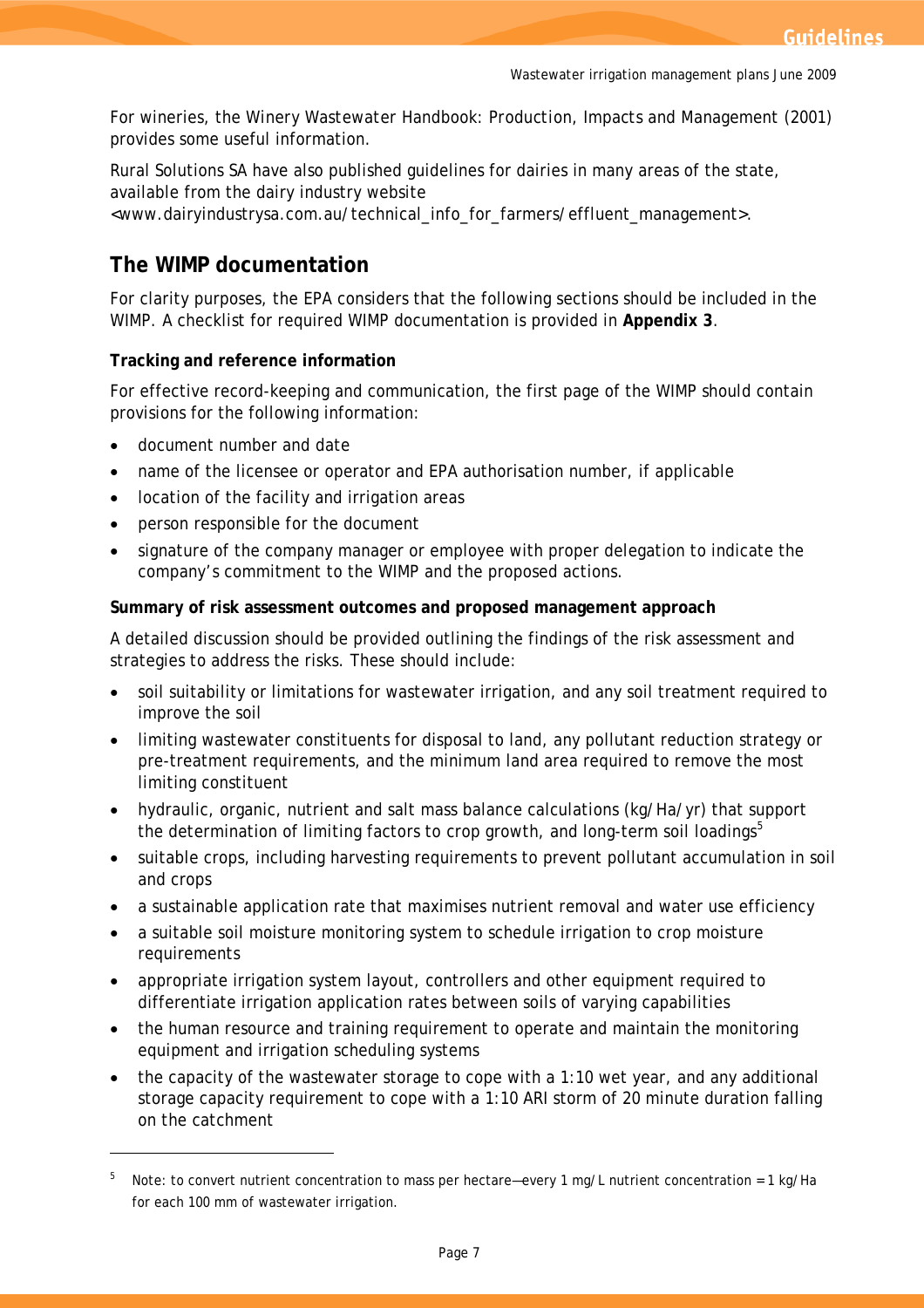• potential long-term impact of wastewater irrigation on soil structure or nutrient accumulation.

#### **Summary of intended actions**

Some irrigation management issues may require additional time and resources. The future tasks that will be undertaken in order to address the outstanding findings of the investigations and meet the objectives of the WIMP should be outlined in a table. Include the target completion dates and the designated person responsible for each action. The actions should be unambiguous and clearly demonstrable. In the case of licensed facilities, this summary will assist the EPA in assessing compliance and ongoing performance.

#### **WIMP Review**

To ensure that the objectives of the WIMP are being met, the document should include instructions for the regular review of the document. Review should also occur when:

- there are changes to relevant processes or management practices on site
- there are changes in wastewater volumes or contaminant loading
- monitoring results show discrepancies with predicted outcomes.

#### **Future management and remediation**

The EPA recommends that a long-term plan be incorporated in the WIMP to address:

- the expected life of the area before nutrient accumulation or accession to groundwater occurs
- any necessary remediation of the area depending on future intended use
- potentially available sites for future expansion or relocation
- harvesting plans for woodlots, when the trees reach maturity.

#### **Responsibilities in cases of disposal to another person's property**

Where the operator intends to dispose of wastewater on land not owned by the company, the WIMP should describe the contractual arrangement with the property owner, in particular, the relationship in terms of responsibility for:

- preparation and review of WIMPs
- any monitoring, reporting and contingency requirements relating to EPA authorisations
- operation and maintenance of irrigation and monitoring equipment
- remedial actions if environmental harm or nuisance has been caused
- any public or animal health issues arising from use of the wastewater.

#### **Other relevant documents**

The following documents may be required from EPA licensed facilities as part of their regulatory requirements. These documents could be developed separately or specifically for the purpose of this WIMP. However, for many industries, these documents normally form part of the company's environmental management system. These documents (or preferably, the applicable sections of the documents) could be attached if relevant to the implementation of the WIMP.

#### *Monitoring plans and reports*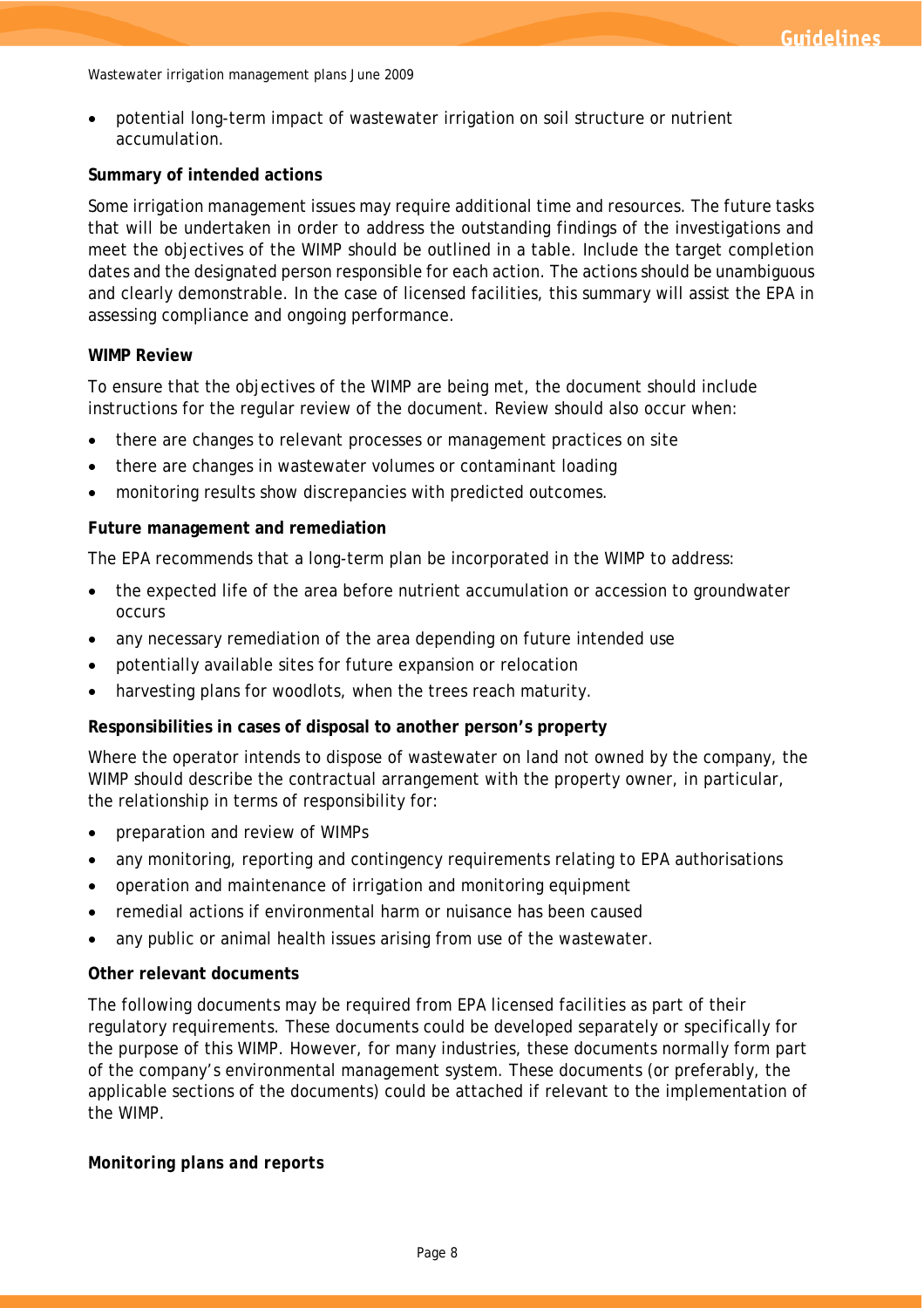Conditions of EPA authorisations may also require monitoring and reporting plans be developed. Industry sector guidelines may also outline the monitoring requirements for certain activities.

The purpose of monitoring should be clearly stated and the monitoring requirements clearly defined. Wastewater irrigation monitoring may have multiple purposes, such as to:

- determine the hydraulic loading of the wastewater (irrigation depth in mm) and accompanying pollutant load (kg/Ha/yr)
- assess changes to soil structure and chemistry (initial soil testing and replications over several years of irrigation, dependant on wastewater strength and irrigation loadings)
- determine any localised groundwater mounding effects or potential pollution of groundwater
- monitor any potential odour generation arising from wastewater application
- facilitate the calculation of fertiliser requirements to supplement the available nutrients in the wastewater
- enable the calculation of nutrient harvesting efficiency from tissue analysis and tonnage of crop removed.

Reporting requirements will vary depending on the sensitivity of the site, wastewater strength and loading, storage requirements, and the potential for odour or noise nuisance.

All wastewater irrigators are encouraged to record any incidents (eg wastewater escape or pipeline breakages), nuisance complaints from neighbours, maintenance issues, the risk management decisions to address these issues, and any changes to normal disposal practises as a means of self-managing risk.

In addition, to derive maximum value from any environmental monitoring activity, monitoring summaries or reports should always include an interpretation of recent results, evident trends when compared with previous analysis and conclusions, and actions intended to manage any identified risks.

The *EPA Guidelines: Monitoring plan requirements* (2006) and *Reporting requirements* (2006) clearly outline the expectations of the EPA with regard to monitoring plans and reporting. They are available on the EPA website at [<www.epa.sa.gov.au/pdfs/guide\\_mpr.pdf>](http://www.epa.sa.gov.au/pdfs/guide_mpr.pdf) and [<www.epa.sa.gov.au/pdfs/guide\\_rr.pdf>](http://www.epa.sa.gov.au/pdfs/guide_rr.pdf) respectively.

#### *Maintenance program*

To prevent incidents that may result in wastewater escape to the environment or crop damage it is necessary to incorporate the following into the standard maintenance procedures for the facility:

- the regular calibration of irrigation pumps, flow meters and other irrigation instruments
- routine checks for irrigation distribution uniformity
- visual checks for irregularities in crop growth
- the regular maintenance of irrigation equipment, controllers and related infrastructure.

#### *Contingency plans*

In addition to a maintenance program, large-scale wastewater irrigators require a spillage notification procedure and adequate contingency provisions to address unforeseen events which may lead to environmental harm or nuisance, including: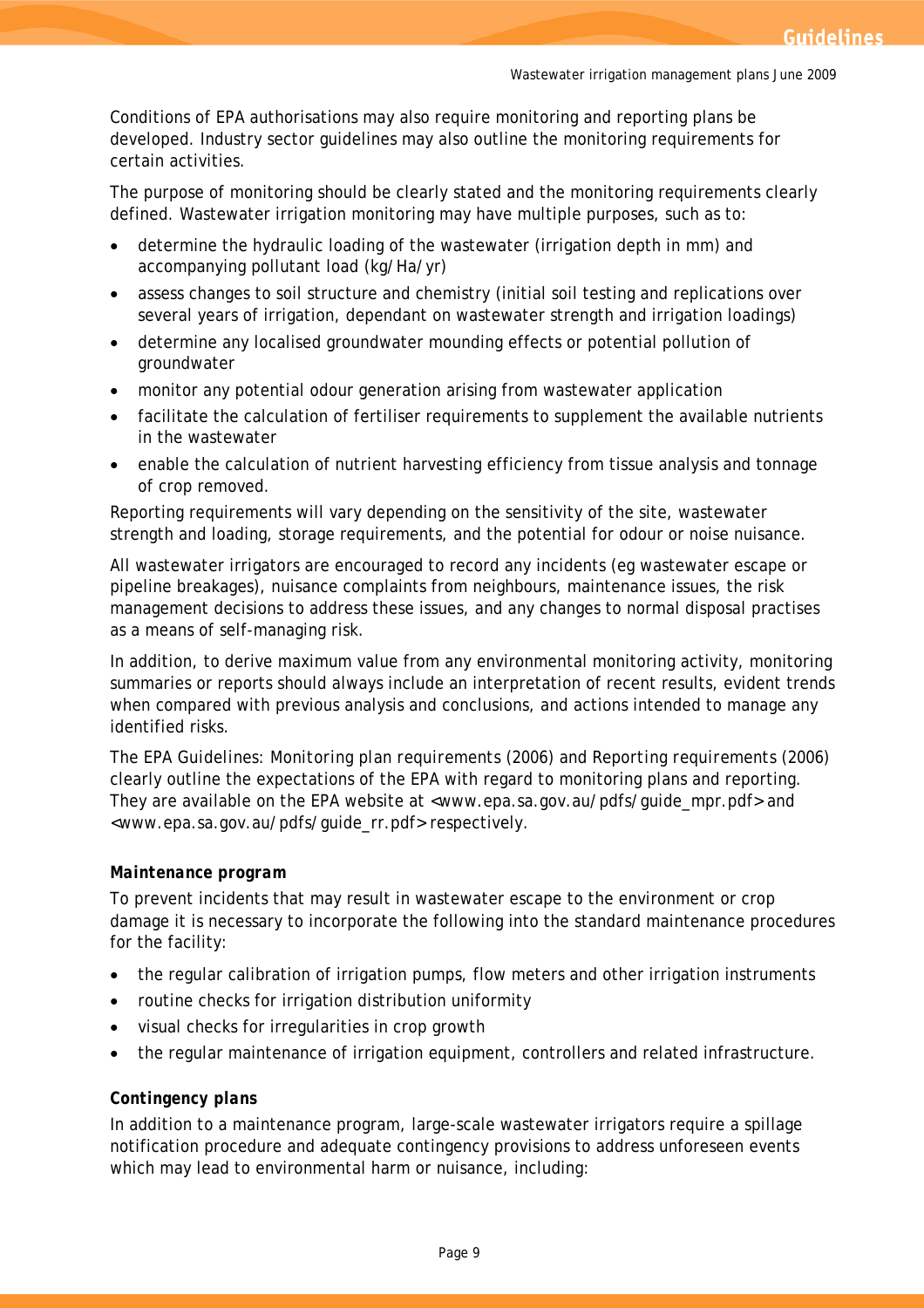- the capture of potentially polluted runoff from wastewater-irrigation sites during heavy storms
- failure or breakdown of wastewater pumps, pipes or equipment
- power failure or interruption
- natural events such as floods and fires
- the discharge of hazardous substances to the wastewater stream
- malicious actions and vandalism.

An EPA Guideline, *Contingency plans—a guide for wastewater producers and wastewater treatment plant operators* (2009) is available to assist producers, treatment plant operators and irrigators at [<www.epa.sa.gov.au/pdfs/guide\\_contingency.pdf>](http://www.epa.sa.gov.au/pdfs/guide_contingency.pdf).

### **Lodging the WIMP**

For facilities that are required to submit a WIMP, the EPA will review the document upon submission to assess whether the actions proposed satisfy EPA requirements that wastewater disposal can be achieved at the site with minimal risk of environmental harm.

The EPA may:

- accept the document or require further changes to the proposed actions and timelines to ensure that the actions will achieve the intent of the WIMP
- amend the company's environmental authorisation (if applicable) to require any major action that is necessary for the implementation of the WIMP (eg upgrade of the wastewater treatment system)
- require regular progress updates and undertake site inspections to monitor the implementation of the proposed actions.

If licence conditions are amended as outlined above, the operator **must:**

- undertake the actions proposed in the approved WIMP within the agreed timeframe, and
- notify the EPA of any proposed major deviation to the approved WIMP before undertaking these changes.

#### **References and related reading**

Allen RG, Pereira LS, Raes D and Smith M 1998, *Crop Evapotranspiration: Guidelines for Computing Crop Water Requirements*, FAO Irrigation and Drainage Paper 56, Rome.

ANZECC & ARMCANZ 2000, *Australian and New Zealand Guidelines for Fresh and Marine Water Quality*, Australian and New Zealand Environment and Conservation Council, Canberra.

Chapman J, Baker P and Wills S 2001, Winery Wastewater Handbook: Production, Impacts and Management, Winetitles, Adelaide.

DHS & EPA 1999, *South Australian Reclaimed Water Guidelines,* Department of Human Services and South Australian Environment Protection Agency, Adelaide.

DH 2009, Recycled water systems: information guide for applicants, South Australian Department of Health, Adelaide.

Doorenbos J and Pruitt WO 1975, *Guidelines for Predicting Crop Water Requirements*, FAO Irrigation and Drainage Paper 24, Rome.

EPA 2003a, *Environment Protection (Water Quality) Policy 2003 and Explanatory Report,* South Australian Environment Protection Authority, Adelaide.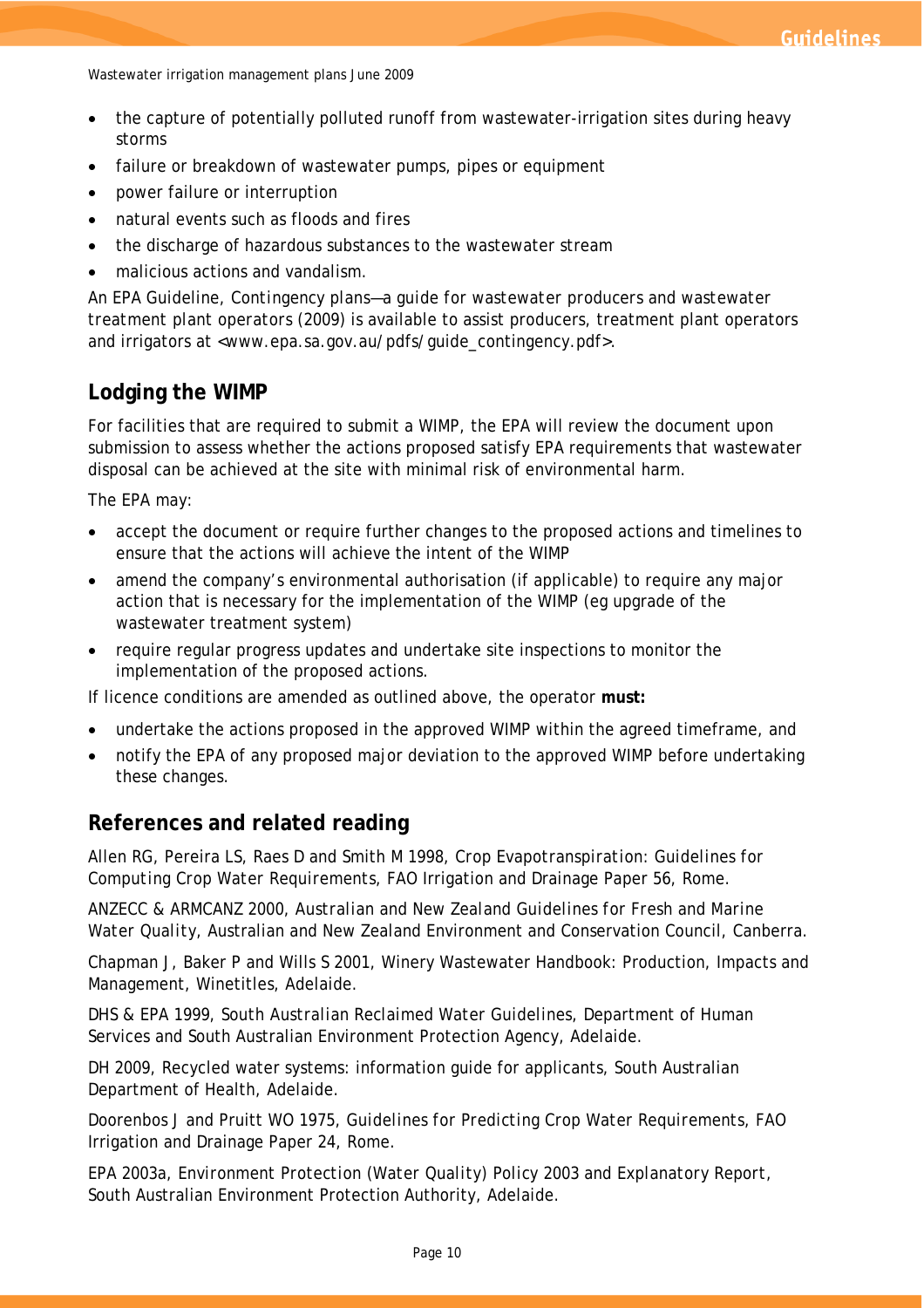——2003b, *Odour assessment using odour source modelling*, South Australian Environment Protection Authority, Adelaide.

——2004a, *Nutrient movement through SA soil*, South Australian Environment Protection Authority, Adelaide.

——2004b, *Guidelines for wineries and distilleries*, South Australian Environment Protection Authority, Adelaide.

——2006a, *EPA Guidelines–regulatory monitoring and testing: monitoring plan requirements*, South Australian Environmental Protection Authority, Adelaide.

——2006b, *EPA Guidelines–regulatory monitoring and testing: monitoring report requirements*, South Australian Environmental Protection Authority, Adelaide.

——2007a*,* EPA Guidelines: Regulatory monitoring and testing: water and wastewater sampling*,* South Australian Environmental Protection Authority, Adelaide.

——2007b, *EPA Guidelines: Regulatory monitoring and testing: groundwater sampling*, South Australian Environmental Protection Authority, Adelaide.

——2007c, *Guidelines for separation distances*, South Australian Environment Protection Authority, Adelaide.

——2007d, *EPA Guidelines: Environmental regulation using a risk based approach*—*A guideline for EPA staff,* South Australian Environment Protection Authority, Adelaide.

——2009, *EPA Guidelines: Contingency plans—a guide for wastewater producers and wastewater treatment plant operators,* South Australian Environment Protection Authority, Adelaide.

EPHC, NRMMC & AHMC 2006, *Australian Guidelines for Water Recycling: Managing Health and Environmental Risks (Phase 1),* Environment Protection and Heritage Council, the Natural Resource Management Ministerial Council and the Australian Health Ministers' Conference, Canberra.

Goss P 2006, *Cleaner Production: It's easier than you think*, ASVO 2006 Proceedings presentation, Australian Society of Viticulture and Oenology, viewed 9 June 2009, Adelaide. <[www.asvo.com.au/proceedings/?action=view&id=28](http://www.asvo.com.au/proceedings/?action=view&id=28)>

Gunn GH, Beattie JA, Reid RE and van de Graaff RHM 1988, *Australian Soil and Land Survey Handbook, Guidelines for Conducting Surveys*, Inkata Press, Sydney.

PIRSA 2000, *Annual Irrigation requirements for perennial horticulture crops in South Australia, Technical Report 263* Second Edition, Primary Industries and Resources South Australia Irrigated Crop Management Services, Adelaide.

PIRSA 2000, *Grower Manual for the use of reclaimed water on the Northern Adelaide Plain*s, Primary Industries and Resources South Australia, Adelaide.

PIRSA 2003, *Manual for spreading nutrient-rich wastes on agricultural land*, Primary Industries and Resources South Australia, Adelaide.

PIRSA 2001, *Sustainable Use of Reclaimed Water on the Northern Adelaide Plains*—*Grower Manual*, NHT Project No. 975416, Primary Industries and Resources South Australia Rural Solutions, Adelaide.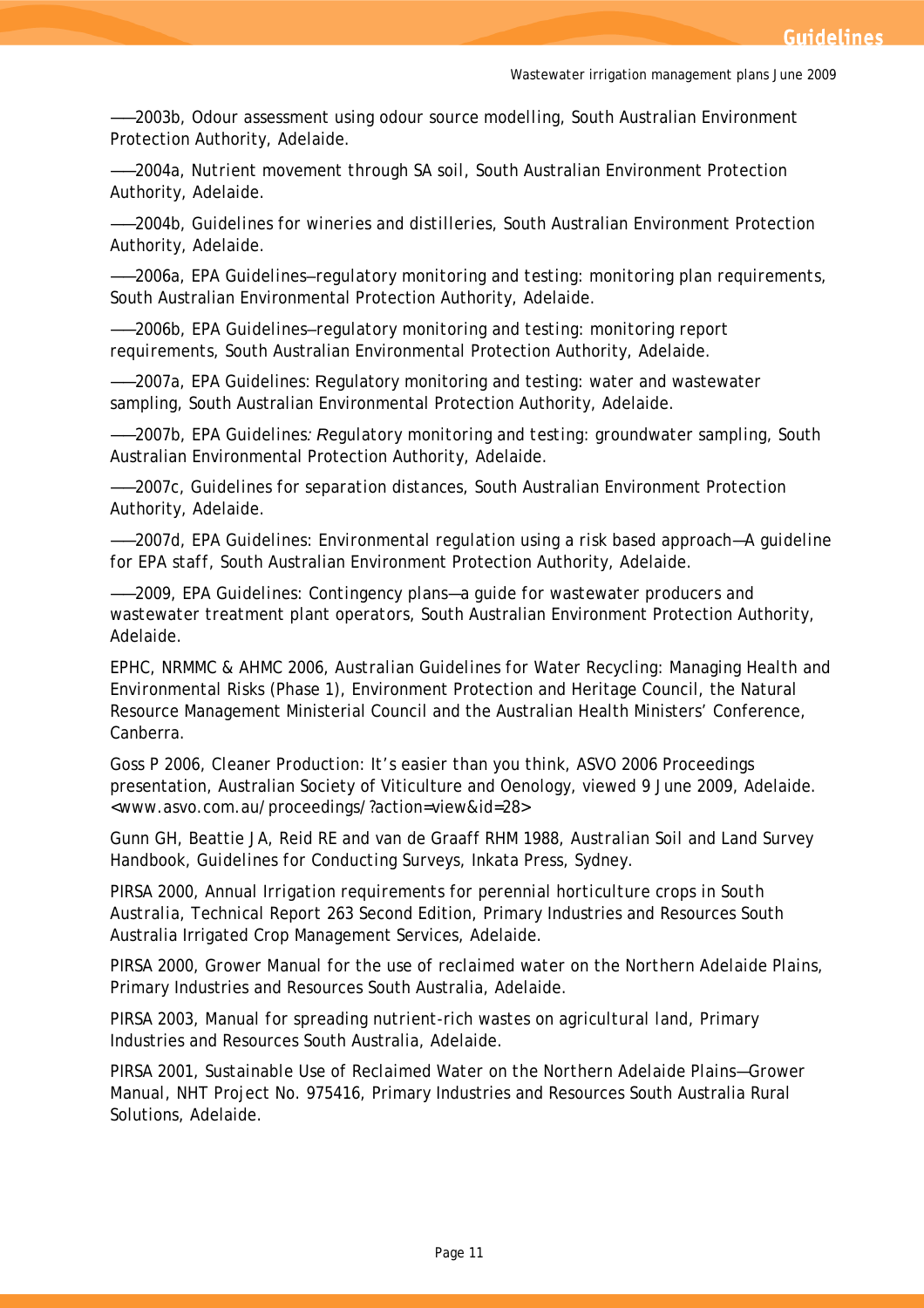#### **Websites**

Rural Solutions publications are available at [<www.ruralsolutions.sa.gov.au/markets/waste\\_management>](http://www.ruralsolutions.sa.gov.au/markets/waste_management).

EPA publications are available at [<www.epa.sa.gov.au>](http://www.epa.sa.gov.au/).

# **FURTHER INFORMATION**

#### **Legislation**

Legislation may be viewed on the internet at: <www.legislation.sa.gov.au>

Copies of legislation are available for purchase from**:** 

| Service SA Government Legislation | Telephone: | 13 23 24                                          |
|-----------------------------------|------------|---------------------------------------------------|
| Outlet                            | Facsimile: | $(08)$ 8204 1909                                  |
| 101 Grenfell Street               | Internet:  | <shop.service.sa.gov.au></shop.service.sa.gov.au> |
| Adelaide SA 5000                  |            |                                                   |

#### **For general information please contact:**

| Telephone:          | $(08)$ 8204 2004                                |
|---------------------|-------------------------------------------------|
| Facsimile:          | $(08)$ 8124 4670                                |
| Freecall (country): | 1800 623 445                                    |
| Internet:           | <www.epa.sa.gov.au></www.epa.sa.gov.au>         |
| Email:              | <epainfo@epa.sa.gov.au></epainfo@epa.sa.gov.au> |
|                     |                                                 |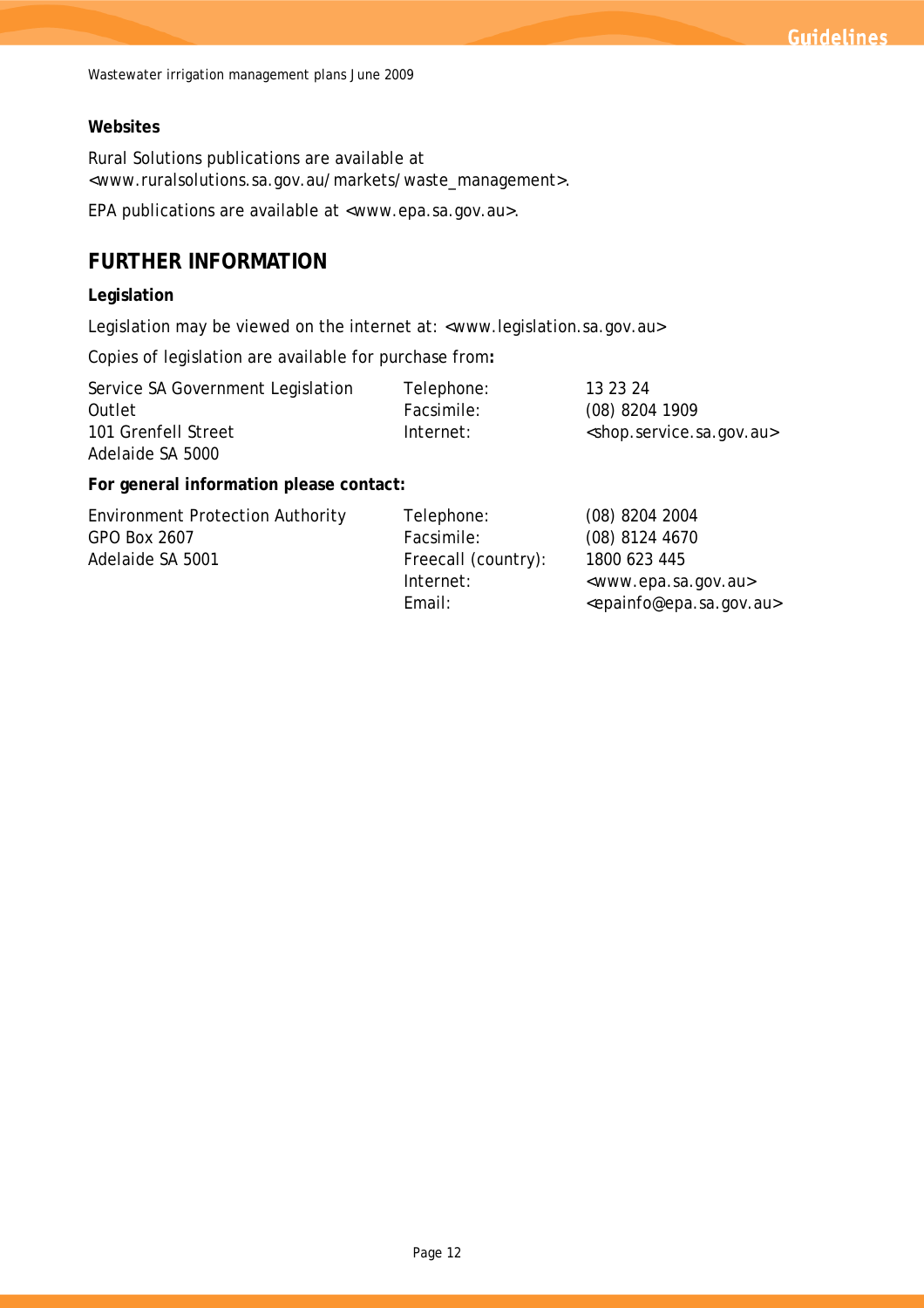# **TAPPENDIX 1 SITE LIMITATIONS IN RELATION TO WASTEWATER IRRIGATION<sup>6</sup>**

| Feature                                        | Limitation                                  |                                   |                                         | <b>Risks</b>                                                                      |  |
|------------------------------------------------|---------------------------------------------|-----------------------------------|-----------------------------------------|-----------------------------------------------------------------------------------|--|
|                                                | Slight<br>Moderate<br>Severe                |                                   |                                         |                                                                                   |  |
| Slope                                          |                                             |                                   |                                         |                                                                                   |  |
| Flood irrigation                               | $< 1\%$                                     | $1 - 3%$                          | $>3\%$                                  | Excess run-off and erosion                                                        |  |
| Sprinkler, tanker                              | &5%                                         | $6 - 12%$                         | >12%                                    |                                                                                   |  |
| Trickle, microspray                            | < 10%                                       | $10 - 20%$                        | >20%                                    |                                                                                   |  |
| Flooding                                       | None-Rare                                   | Occasional                        | Frequent                                | Limited irrigation opportunities,<br>erosion, waterlogging, increased<br>recharge |  |
| Distance to<br>watercourses                    | $> 200 \text{ m}$                           | 100-200 m                         | $50 - 100$ m                            | Contamination by runoff                                                           |  |
| Landform                                       | Hill crests,<br>convex slopes<br>and plains | Concave<br>slopes, foot<br>slopes | Drainage<br>plains, incised<br>channels | Erosion and seasonal<br>waterlogging                                              |  |
| Surface rock                                   | Nil                                         | $0 - 5%$                          | > 5%                                    | Interferes with site preparation,<br>shallow soil, increased runoff               |  |
| Hydraulic<br>conductivity<br>(mm/hr)           |                                             |                                   |                                         |                                                                                   |  |
| Topsoil                                        | 20-80                                       | $5 - 20$                          | < 5                                     | <b>Excess runoff</b>                                                              |  |
| Subsoil to 1 m                                 | 20-80                                       | $1 - 20$                          | $<$ 1                                   | Waterlogging, acts as a poor<br>filter                                            |  |
| Depth to watertable<br>(m)                     | > 3                                         | $0.5 - 3$                         | < 0.5                                   | Wetness, risk of groundwater<br>contamination                                     |  |
| Depth to bedrock<br>(m)                        | >1                                          | $0.5 - 1$                         | <0.5                                    | Restricts root growth, increased<br>waterlogging, small soil-water<br>storage     |  |
| Available water-<br>holding capacity<br>(mm/m) | > 200                                       | < 200                             |                                         | Little availability to hold water<br>between irrigation                           |  |

<sup>&</sup>lt;sup>6</sup> Hird C, Thompson A and Beer I 1996, 'Selection and Monitoring of Sites Intended for Irrigation with Reclaimed Water', *Proceedings in WATERTECH*, Sydney, Australia, 27 & 28 May, 1996.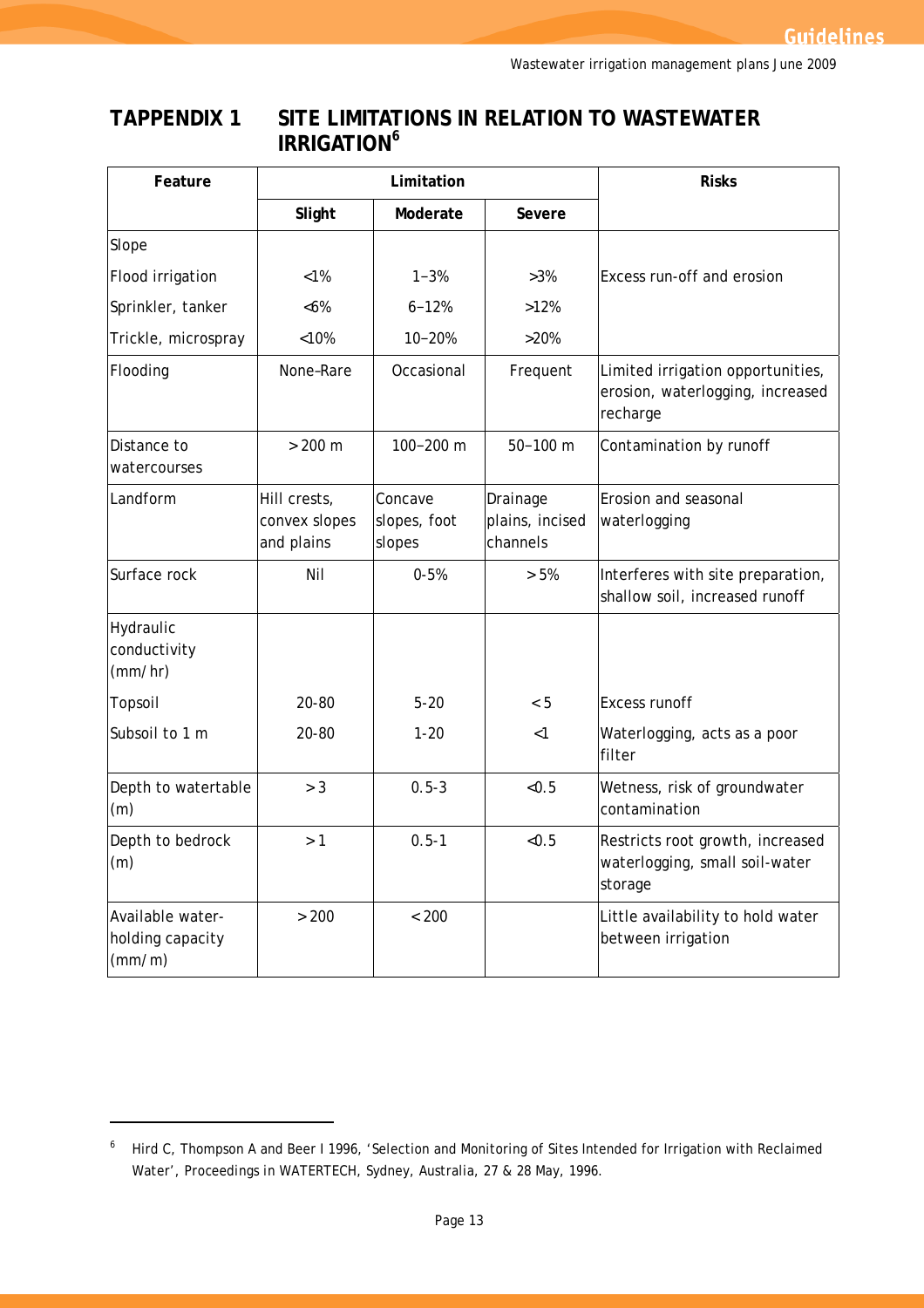| Feature                                  | Limitation |               |               | <b>Risks</b>                       |  |
|------------------------------------------|------------|---------------|---------------|------------------------------------|--|
|                                          | Slight     | Moderate      | Severe        |                                    |  |
| Salinity or EC<br>(dS/m)                 | $<$ 2      | $2 - 8$       | >8            | Excess salt restricts plant growth |  |
| P sorption capacity<br>(mq P/kg)         | > 1,000    | $200 - 1,000$ | $<$ 200       | Leaching of P to groundwater       |  |
| pH (in CaCl2)                            | $4 - 9$    | $3 - 4$       | $<$ 3 or $>9$ | Reduced plant growth               |  |
| <b>ESP</b>                               | $0 - 5$    | $5 - 10$      | $>10$         | Structural degradation             |  |
| $ CEC$ (cmol(+)/kg)<br>(average 0-40 cm) | >15        | < 15          |               | Limited ability to hold nutrients  |  |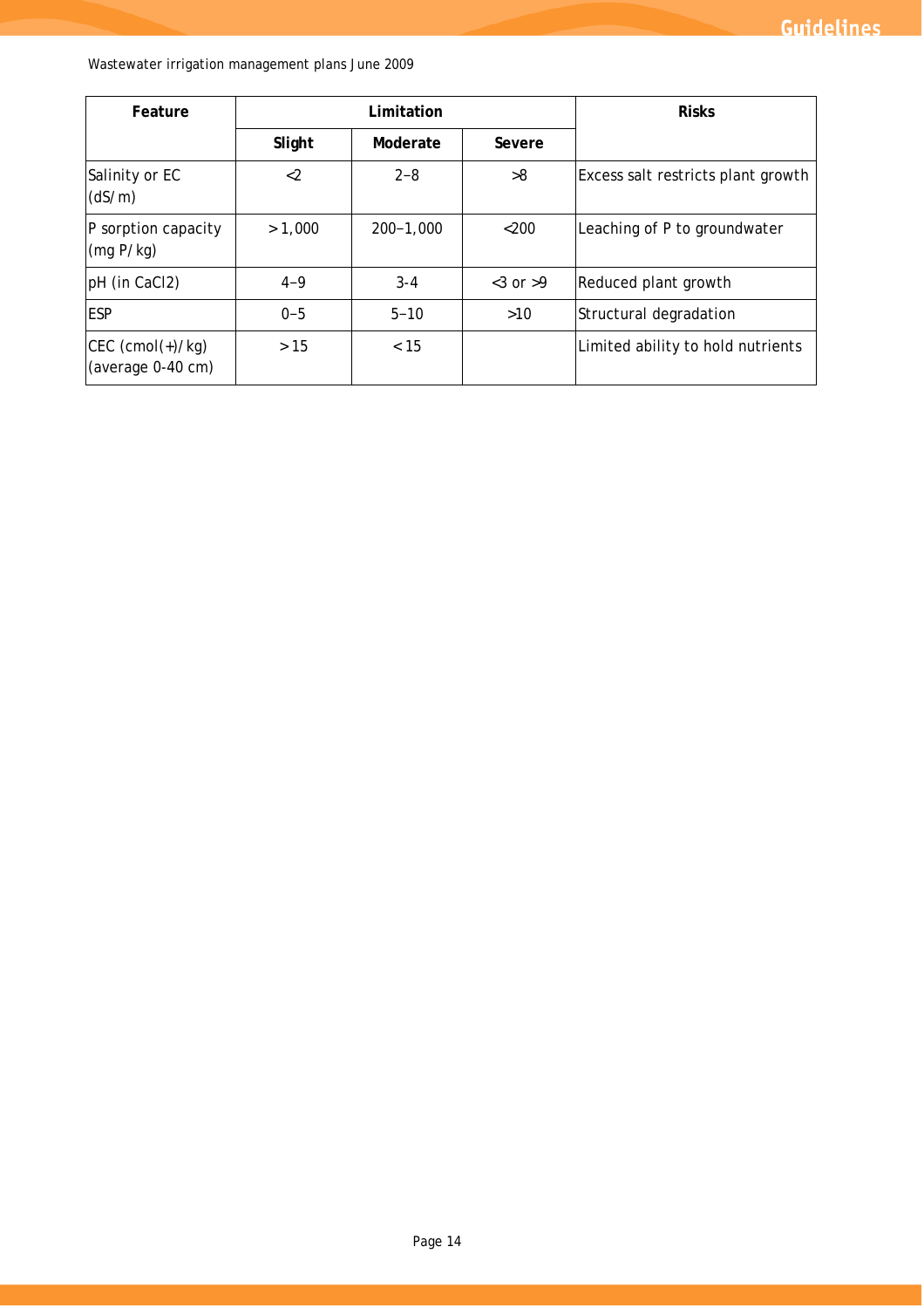# **APPENDIX 2 GENERAL WASTEWATER CHARACTERISTICS FROM DIFFERING SOURCES**

| Characteristic<br>(mg/L unless<br>specified) | Abattoir     | Dairy<br><b>Process</b> | Dairy<br>Shed     | <b>Distillery</b>    | Feedlot             | Piggery           | Secondary<br><b>Treated</b><br>Sewage | Winery           |
|----------------------------------------------|--------------|-------------------------|-------------------|----------------------|---------------------|-------------------|---------------------------------------|------------------|
| <b>Total Solids</b>                          |              | $138 -$                 |                   | $1,100 -$            |                     | $3,100-8,$<br>600 |                                       | $500-$<br>2,200  |
|                                              |              | 8,500                   |                   | 4,500                |                     |                   |                                       |                  |
| Suspended<br>solids                          |              | $24 -$<br>5,700         | 2,400             | $5,000 -$<br>30,000  | $1,000 -$<br>13,000 | 447               | $25 - 40$                             | $60 -$<br>2,000  |
| Volatile solids                              |              | $57 -$<br>4,700         |                   |                      | $40 - 62$           | 1,809             |                                       |                  |
| Total<br>Phosphorus<br>(Total P)             | $30 - 40$    | $11 - 160$              | $26 - 110$        | $100 - 400$          | $26 - 440$          | $44 - 80$         | $6 - 12$                              | $1 - 33$         |
| Inorganic P<br>(mg/L)                        |              |                         |                   |                      |                     | 28                |                                       |                  |
| Total Kjeldahl<br>Nitrogen<br>(TKN)          | 130-500      | $15 - 200$              | $160 -$<br>280    | $500 -$<br>1,700     | $148 -$<br>1,155    | $380 -$<br>600    | $20 - 50$                             | $1 - 128$        |
| Ammonium-N<br>$(NH4-N)$                      |              |                         | 84                |                      | 220-816             | 249               |                                       |                  |
| Potassium (K)                                |              | 11-160                  | $57 - 200$        | $1,300-$<br>2,100    | $460 -$<br>9,102    | $366-$<br>1,300   | 23                                    | $19-$<br>1,250   |
| Sulphate<br>(SO4)                            |              |                         |                   |                      |                     | 26                |                                       | $4.8 - 230$      |
| Biological<br>Oxygen<br>Demand<br>(BOD5)     | $50 - 3,000$ | $470 -$<br>4,790        | $1500 -$<br>3,200 | $13,000 -$<br>35,000 | 500                 | 40                | $16.4 - 30$                           | $160 -$<br>8,000 |
| pH (units)                                   |              | $4 - 12$                | 8                 | $3 - 5$              | $6.9 - 8.1$         | $7.5 - 8$         | 8.4                                   | $4 - 10$         |
| Electrical<br>conductivity<br>(EC, dS/m)     |              | 2.1                     | $1.12 -$<br>10.6  |                      | $3.8-$<br>37.8      | $5.5-$<br>7.9     | 1.0                                   | $0.4 - 6.6$      |
| Copper                                       |              |                         |                   |                      |                     | 0.99              |                                       |                  |
| Chloride                                     |              | 48-469                  | 180               | 160                  | $620 -$<br>2,996    | 810               | 149                                   | $46 - 396$       |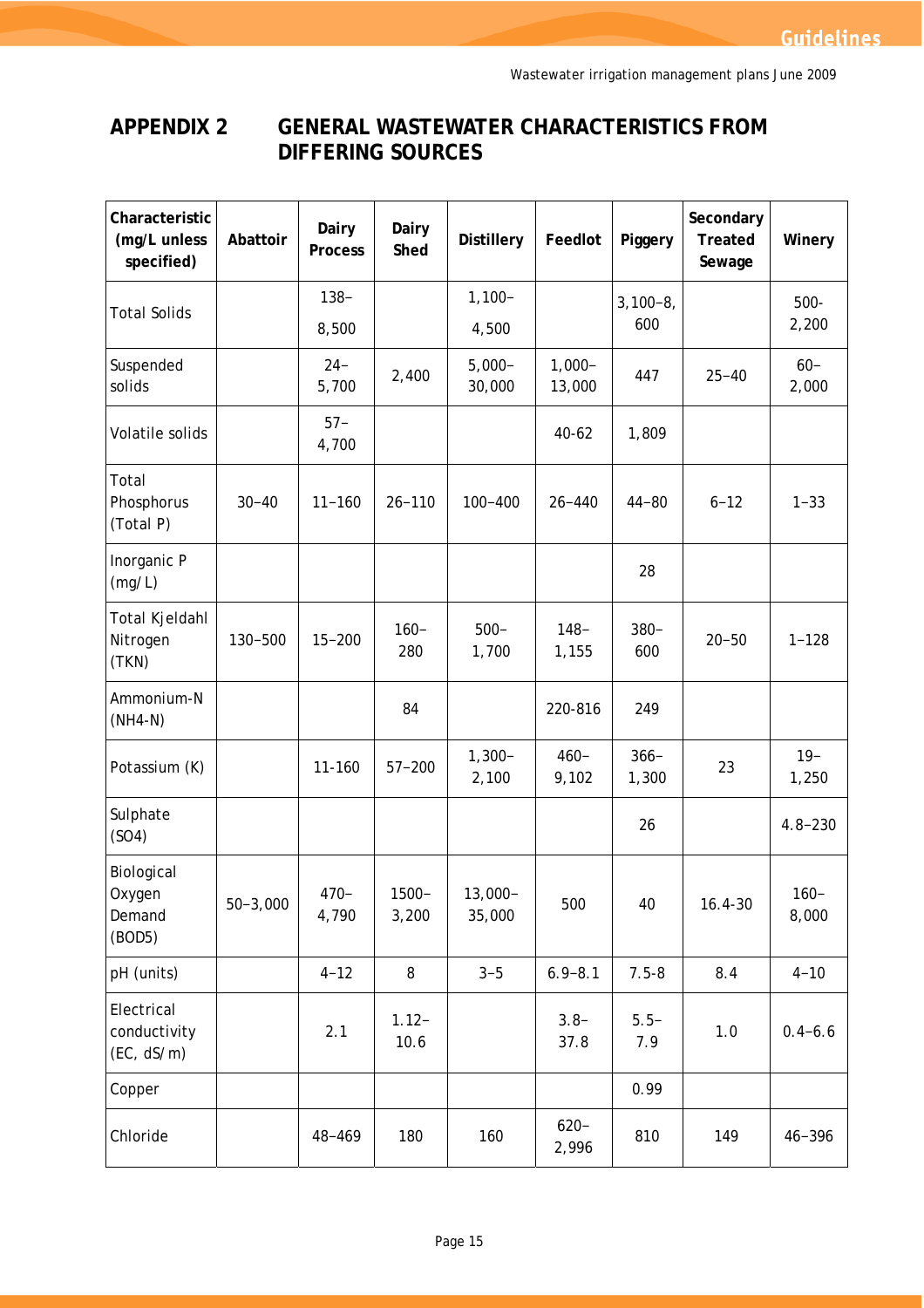| Characteristic<br>(mg/L unless<br>specified) | Abattoir | Dairy<br><b>Process</b> | Dairy<br>Shed   | <b>Distillery</b>   | Feedlot    | Piggery     | Secondary<br>Treated<br>Sewage | Winery           |
|----------------------------------------------|----------|-------------------------|-----------------|---------------------|------------|-------------|--------------------------------|------------------|
| Sodium<br>Absorption<br>Ratio (SAR)          |          | 17                      | 4.3             | 8                   | $4.6 - 22$ |             | 5                              | $1.3 -$<br>16.8  |
| Calcium (Ca)                                 |          | $57 - 112$              | < 180           | $90 - 140$          | 100        | $24 - 257$  | 24                             | $12 - 220$       |
| Magnesium<br>(Mg)                            |          | $25 - 49$               | $27 - 200$      | $70 - 100$          | 72         | $64 - 111$  | 5                              | $2.7 - 50$       |
| Organic<br>Carbon                            |          |                         |                 | $1,000 -$<br>15,000 |            |             |                                | $230 -$<br>6,810 |
| Sodium                                       |          | $60 - 807$              | $119-$<br>1,200 | $260 - 540$         | 280        | $470 - 757$ | 102                            | 18-880           |
| Zinc                                         |          |                         |                 |                     |            | 1.84        |                                |                  |

Sources:

Clark TJ 2003, *Manual for Spreading Nutrient Rich Wastes on Agricultural Land*, Rural Solutions SA, Clare.

Biwas TK and FR Higginson 1998, *Interpreting Soil and Irrigation Water Test Results—a guide to land and wastewater quality assessment*, NSW EPA, Bankstown NSW.

ARMCANZ and ANZECC 1997, *National Water Quality Management Strategy, Australian Guidelines for Sewerage Systems, Effluent Management*, Agriculture and Resource Management Council of Australia and New Zealand and Australia and New Zealand Environment and Conservation Council, Canberra, ACT.

Data obtained by Tonkin Consulting.